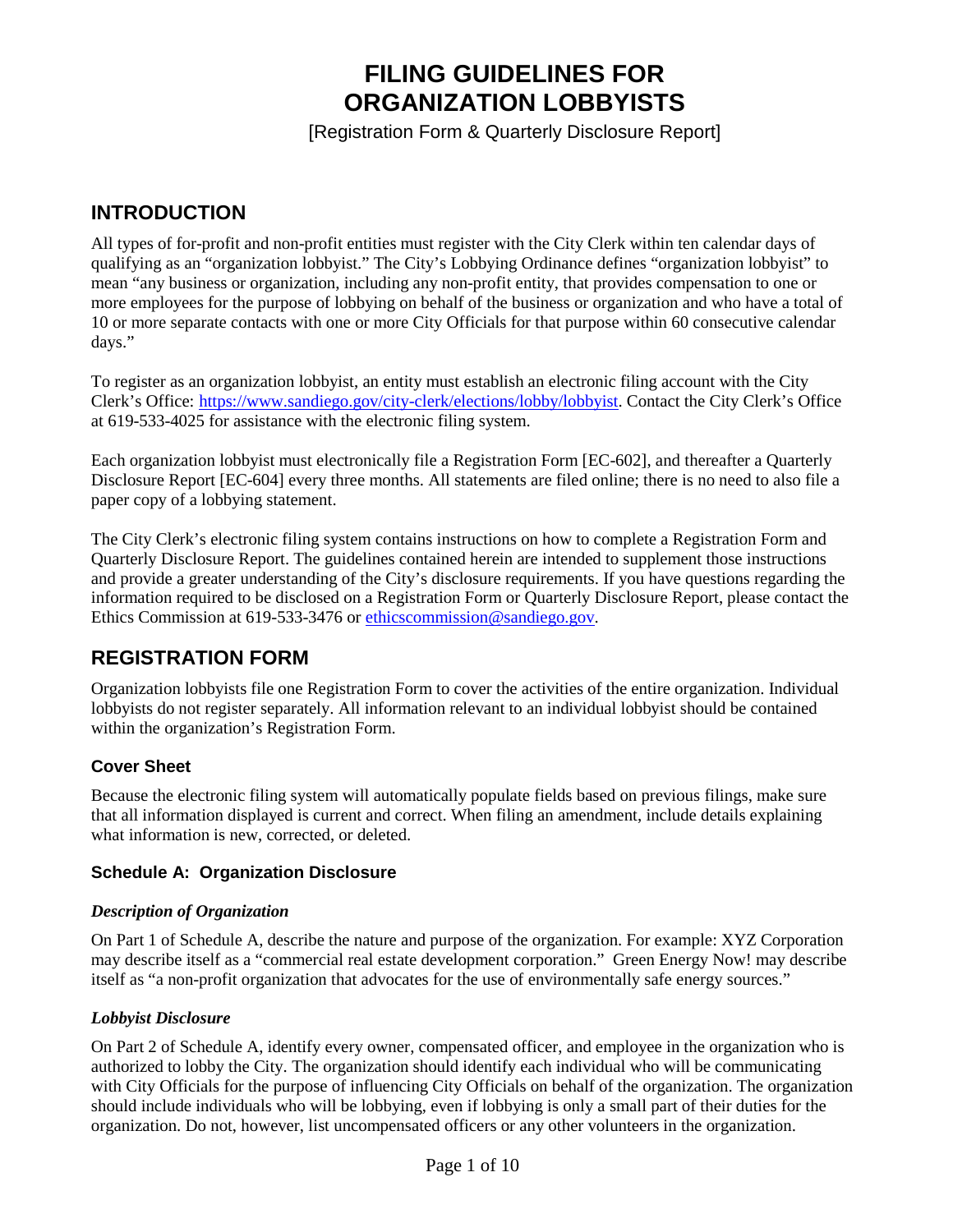Including the name of prospective lobbyists on the Registration Form enables the organization to meet its disclosure obligations without having to amend the form each time another person in the organization starts lobbying the City.

#### *Amendments*

If an individual not identified on Schedule A starts lobbying the City, the organization will have to file an amendment within ten calendar days to report that individual as a lobbyist. When amending, in addition to identifying the individual as a lobbyist on Schedule A, make sure you report any fundraising activities, campaign contracts, and City contracts for that individual on Schedule C.

#### **Schedule B: Municipal Decisions**

#### *Number of Lobbying Contacts*

On Part 1 of Schedule B, state the number of separate lobbying contacts (meetings, telephone calls, letters, emails, etc.) that the owners, compensated officers, and employees of the organization had with City Officials during the 60 calendar days prior to registration. State the total number of contacts for all municipal decisions.

The following rules may assist you in determining the correct number of contacts:

- Each meeting with a City Official regarding a single municipal decision counts as 1 contact; a meeting regarding 2 municipal decisions counts as 2 contacts.
- A meeting with a City Official regarding a single municipal decision counts as 1 contact regardless of the number of individuals from the organization who attend the meeting.
- A meeting with a City Official and a member of that official's immediate staff regarding a single municipal decision counts as 1 contact, even if the staff member is also a "City Official."
- Identical or substantially similar letters, faxes, and e-mails count as 1 contact for each municipal decision discussed, regardless of the number of City Officials to whom they are sent. For example, the same e-mail message sent to 9 Councilmembers counts as 1 contact.
- Substantially different letters, faxes, and e-mails pertaining to a single municipal decision count as 1 contact for each different letter, fax, or e-mail. For example, sending a letter to 4 City Officials that emphasizes a project's financial concerns, and sending a different letter to 5 City Officials discussing the project's environmental issues, would count as 2 contacts (1 contact for each different letter).
- A meeting does not have to take place in a City Official's office to count as a contact. A meeting includes any social or political occasion, such as a lunch engagement, cocktail party, reception, fundraiser, or similar event where an individual has direct communication with a City Official regarding a municipal decision. A meeting also includes a chance encounter on the street if it involves an attempt to influence a municipal decision.

When calculating contacts, do not include communications:

- made by the organization's uncompensated officers or any other volunteers of the organization;
- made with City employees who are not "City Officials" (refer to the Ethics Commission website for lists of "City Officials: [https://www.sandiego.gov/ethics/documents/lobbyists\)](https://www.sandiego.gov/ethics/documents/lobbyists);
- that take place a City Council meeting, a Council committee meeting, or similar noticed public meeting; or,
- that are subject to one of the exceptions identified in the Lobbying Ordinance. Consult the Ethics Commission's Fact Sheet on Exceptions to the Lobbying Ordinance for additional information.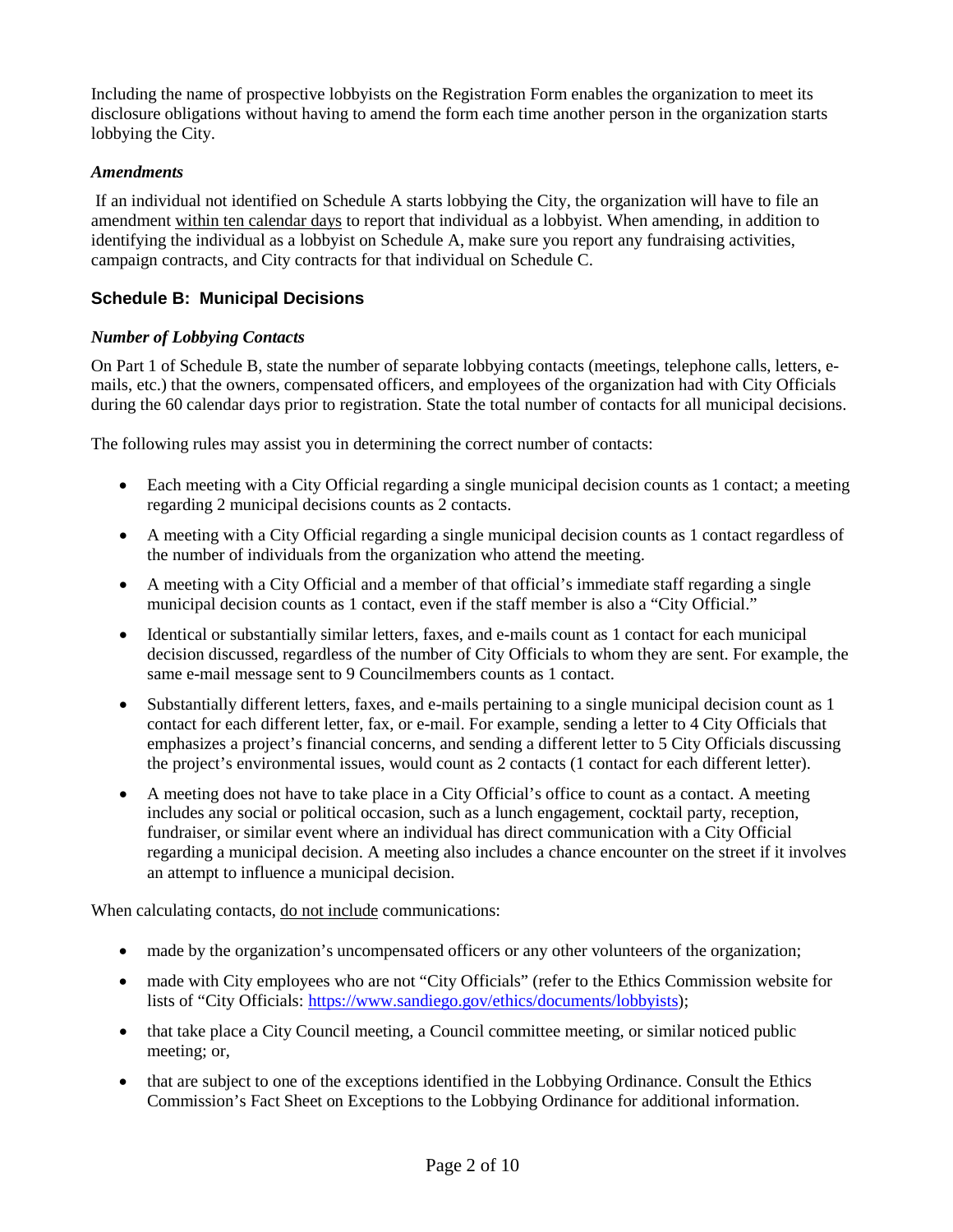### *Description of Municipal Decisions*

On Part 2 of Schedule B, describe each municipal decision that the organization (a) is currently seeking to influence or (b) lobbied on during the 60 calendar days prior to registration. Describe either the specific municipal decision for which the organization lobbied (e.g., Living Wage Ordinance) or the general types of municipal decisions for which the organization is lobbying (e.g., matters relating to City storm drain pollution). Organizations may prospectively identify decisions for which it has a reasonable expectation of lobbying on later in the year. If an organization lobbies on a municipal decision not identified on its Registration Form, it must amend the form within ten calendar days of its first lobbying contact on that decision.

Identify the outcome the organization is seeking. For example, "passage of the Living Wage Ordinance" or "the adoption of stricter laws and policies designed to reduce storm drain pollution."

Note that the information you provide regarding the municipal decision and outcome sought will be automatically entered onto your organization's quarterly disclosure reports. If you provide general information regarding a municipal decision on your Registration Form, you must add more specific information concerning that decision on the Quarterly Disclosure Report.

#### *Amendments*

Schedule B must be amended within ten calendar days if the organization starts lobbying on a municipal decision not already identified on its Registration Form.

#### **Schedule C: Activities Disclosure**

Schedule C contains three parts, all seeking information relating to activities of the organization's owners, compensated officers, and lobbyists during the previous two years. The two year period is based on when the organization registers, except that when filing an amendment to add a new owner, compensated officer, or lobbyist the two year period for the added person is based on the date of the amendment. Note that the term "officer" includes a chief executive officer, chief financial officer, president, and similar positions that bestow a considerable amount of control or influence over the activities of the organization. A position commonly associated with "officer" status, such as a vice president, will be treated as an "officer" under the Lobbying Ordinance unless the position is officially excluded from "officer" status by way of the organization's bylaws, SEC filings, or other official documentation.

#### *Fundraising Activities*

Identify each owner, compensated officer, and lobbyist in the organization who engaged in "fundraising activities" for a current elected City Official within the past two years, along with the name of the applicable City Official. Do not report fundraising activities for a candidate who lost or withdrew from the election.

For purposes of Schedule C, "fundraising activity" means soliciting, or directing others to solicit, campaign contributions from one or more contributors, either personally or by hosting or sponsoring a fundraising event, and either:

- (1) personally delivering \$2,000 or more in contributions to a candidate, a candidate's controlled committee, or a committee primarily formed to support a candidate, or
- (2) taking credit for the contribution by either personally delivering \$2,000 or more in contributions to a candidate committee, or identifying yourself to a candidate committee as having any degree of responsibility for it receiving \$2,000 or more in contributions as a result of that solicitation.

For purposes of the above rules, a "candidate committee" means any of the following:

• a City candidate's election campaign committee;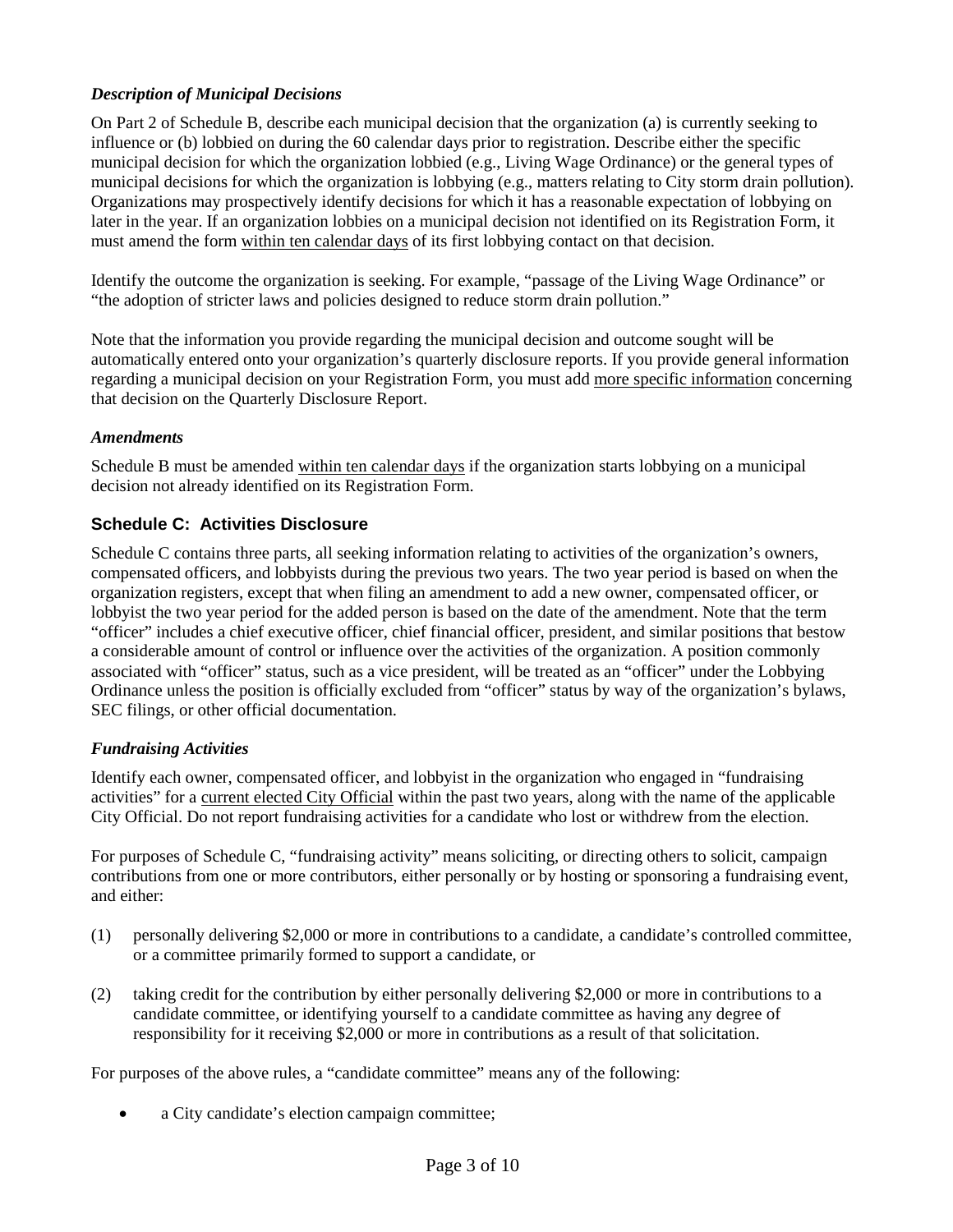- a City candidate's controlled ballot measure committee;
- a City candidate's professional expense committee (i.e., legal defense committee); or,
- an independent political committee primarily formed to support or oppose one or more City candidates

Soliciting contributions can involve more than just sending letters asking for donations. Soliciting contributions also means hosting, co-hosting, or sponsoring a campaign event, and includes the following activities, even if you are only one member of a host committee for an event:

- providing your home or office for a fundraising event (without charging market value);
- providing goods or services at a fundraising event (without charging market value);
- inviting people to attend a fundraising event; and,
- giving a list of prospective invitees or contributors to the candidate or committee.

Hosting a campaign event does not include solely supplying your name to be used on the invitation to an event. This is commonly referred to as an "honorary host."

When determining whether or not someone has reached the \$2,000 threshold, keep in mind that the amount of contributions attributable to an individual is the total amount raised, even if that individual was one of several persons involved in a fundraising effort. Do not divide the total amount raised by the number of persons involved in the fundraising activities.

Refer to the Ethics Commission's Fact Sheet on Disclosure of Fundraising Activities for additional information:<https://www.sandiego.gov/sites/default/files/lobbyfundraising.pdf>

#### *Campaign Services*

Identify each owner, compensated officer, and lobbyist in the organization who received compensation (including a "win bonus") to provide campaign-related services, such as serving as a consultant or treasurer, to a current elected City Official within the past two years, along with the name of the applicable City Official.

Do not report volunteer services provided to a campaign.

Do not report services provided to a candidate who lost or withdrew from the election (unless the candidate is still holding elective City office, e.g., a Councilmember who ran unsuccessfully for state office).

#### *Contract Services*

Identify each owner, compensated officer, and lobbyist in the organization who received compensation to provide services to a City department, agency, or board within the past two years, along with the name of the applicable City department, agency, or board.

Disclose City employee, City consultant, and City independent contractor contracts. Do not, however, report volunteer services, such as serving on a City board, commission, or committee.

# **Schedule D: Deleting Lobbyists (Amendments Only)**

File an amendment using this schedule to delete former lobbyists from the current year's registration. Use this schedule to remove lobbyists who will no longer be lobbying for the organization. Note that you are not required to remove a lobbyist from a registration form. If you delete a lobbyist and that individual lobbies the City for your organization later in the year, you will have to file another amendment to the Registration Form.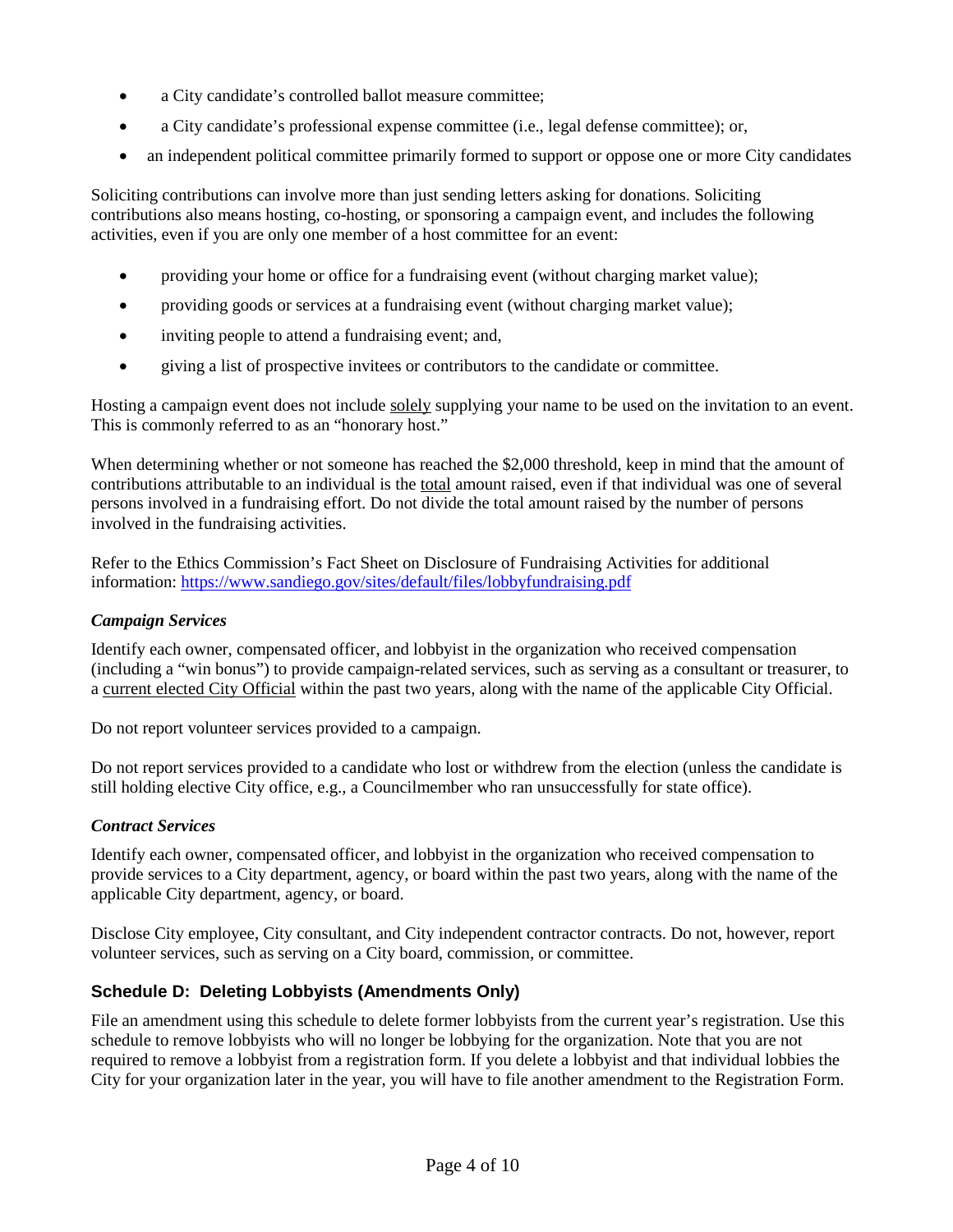Do not use Schedule D when filing the organization's initial registration for the year. If using the online system to copy a previous year's Registration Form for use in a new registration, remove any former lobbyists from Schedule B instead.

# **QUARTERLY DISCLOSURE REPORT**

Organization lobbyists must file a Quarterly Disclosure Report to cover the activities of the entire organization during the quarter. Individual lobbyists do not file separate reports. All information relevant to an individual lobbyist should be contained within the organization's report.

### **Cover Sheet**

Because the electronic filing system will automatically populate fields based on previous filings, make sure that all information displayed is current and correct. When filing an amendment, include details explaining what information is new, corrected, or deleted.

### **Schedule A: City Decisions**

Complete this schedule if your organization lobbied any City Officials during the reporting period. Your organization is "lobbying" when any of its owners, compensated officers, or employees have a direct communication (e.g., meeting, telephone call, letter, or e-mail) with a City Official for the purpose of influencing a municipal decision on behalf of the organization.

When describing a municipal decision, be specific. Vague or general descriptions, such as "land use matter" or "property development" are not acceptable. The descriptions you provided on your Registration Form will be automatically entered into your organization's Quarterly Disclosure Reports. Therefore, if you provided general information regarding a municipal decision on your Registration Form, additional specific information concerning that decision must be added to the applicable Quarterly Disclosure Report. Supplement the information in the "Outcome Sought" field if necessary to accurately reflect the organization's goals with respect to the specific municipal decision.

When listing the names of the owners, compensated officers, and employees who lobbied on the decision during the reporting period, do not include uncompensated officers or other volunteers.

If you discover that a person who lobbied on the decision was not previously identified on the organization's Registration Form, you must amend the form immediately (all lobbyists are required to be listed either on the organization's initial Registration Form or on an amended Registration Form filed within 10 calendar days of lobbying).

When identifying City Officials lobbied during the reporting period, you are only required to disclose contacts with certain high-level unclassified officers and employees of the City and City agencies. Refer to the Ethics Commission website for lists of "City Officials: [https://www.sandiego.gov/ethics/documents/lobbyists.](https://www.sandiego.gov/ethics/documents/lobbyists) Note that these lists are updated only periodically and may not contain the names of everyone who is currently a "City Official" under the Lobbying Ordinance.

# **Schedule B: Activity Expenses**

Complete this schedule if the organization or its lobbyists made activity expenses during the reporting period.

An "activity expense" means any payment made to, or on behalf of, any City Official or any member of a City Official's immediate family, by an organization lobbyist, or any of its lobbyists. Activity expenses include gifts, meals, consulting fees, salaries, and any other form of compensation to a City Official or a City Official's immediate family, but do not include campaign contributions. For example, a \$3,000 consulting fee paid to a Department Director's spouse would be considered a reportable activity expense. If an organization lobbyist hires a City Official or a member of his or her immediate family, disclose the approximate total amount of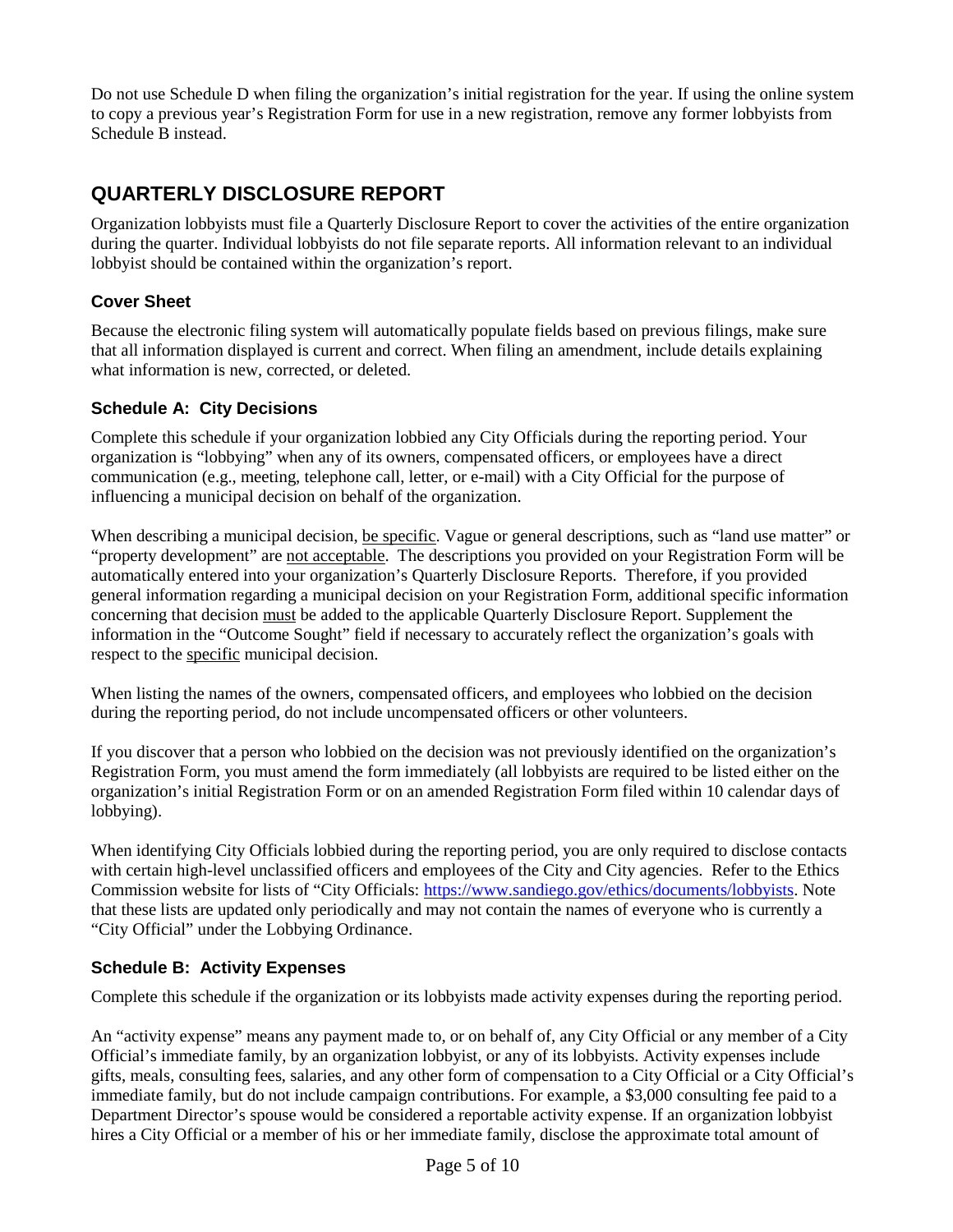compensation provided to, or on behalf of, that individual during the reporting period, including bonuses and benefits.

City law limits gifts (e.g., meals, tickets to events) from organization lobbyists and their individual lobbyists to an aggregate total of \$10 per City Official within a calendar month. This means, for example, that if a lobbyist in your organization purchases an \$8 sandwich for a particular City Official, neither the organization nor any of its lobbyists may purchase a \$3 beverage for that official in the same calendar month. Because the Activity Expenses schedule requires only the reporting of activity expenses that exceed \$10, your organization should have no gifts to report.

Tickets and invitations to events held for non-profit entities (e.g., the Chamber of Commerce, Father Joe's Villages) are not considered "gifts" for purposes of the Lobbying Ordinance. Accordingly, they are not subject to the \$10 limit and need not be reported on the Quarterly Report Form. Note, however, that such tickets and invitations may be considered "gifts" under the City's Ethics Ordinance and could subject the recipient to that Ordinance's gift limits, reporting requirements, and disqualification rules.

### **Schedule C: Campaign Disclosures – City Candidates**

Complete this schedule if one or more of the organization's owners, compensated officers, or lobbyists made contributions totaling \$100 or more during the reporting period to a City candidate's committee or to a committee primarily formed to support or oppose a City candidate. Also fill out Schedule C if the organization itself (or any political committee or "PAC" sponsored by the organization) made contributions totaling \$100 or more during the reporting period to a committee primarily formed to support or oppose a City candidate. Finally, also use Schedule C to report any contributions of \$100 or more made to a candidate's or elected official's professional expense committee (i.e., legal defense committee) during the quarter.

For example, Jane is the President of an organization lobbyist. In October, she writes a personal check for \$250 and gives it to a candidate seeking office in an upcoming City election. Later that month, Jane's organization writes a \$5,000 check to a committee primarily formed to support a different City candidate. When the organization prepares its October-December disclosure report, it must identify the \$250 and \$5,000 contributions on Schedule C.

Another example: The San Diego Energy Association [Association] is an organization lobbyist. It sponsors a committee called SD Energy PAC to support various political causes. The Association does not spend any of its own money on San Diego campaigns, but in March the PAC makes a \$15,000 contribution to a committee primarily formed to support the candidacy of Smith, who is running for Mayor. When the Association prepares its January-March disclosure report, it must identify the \$15,000 contribution made by its sponsored committee.

Note that elected City Officials (the Mayor, City Councilmembers, and the City Attorney) are considered "candidates" for as long as they remain in office.

For example, after Councilmember Lopez is sworn into office, she sends out mailers soliciting contributions to retire her campaign debt. Richard, one of the organization's lobbyists, sends a personal check for \$300 to Councilmember Lopez' committee. Even though the Councilmember is now an officeholder, she is also still a "candidate," and Richard's organization must disclose the \$300 contribution on its next quarterly disclosure report.

The term "candidate" also includes an elected City official running for office in a different jurisdiction. For example, a City Councilmember running for State Assembly is a "candidate" for purposes of these disclosure rules, and any contributions of \$100 or more to the Councilmember's Assembly campaign must be disclosed.

Only contributions from the same source with an aggregate total of \$100 or more made during the quarter must be disclosed. For example, a lobbyist who made a \$75 contribution to a committee does not need to disclose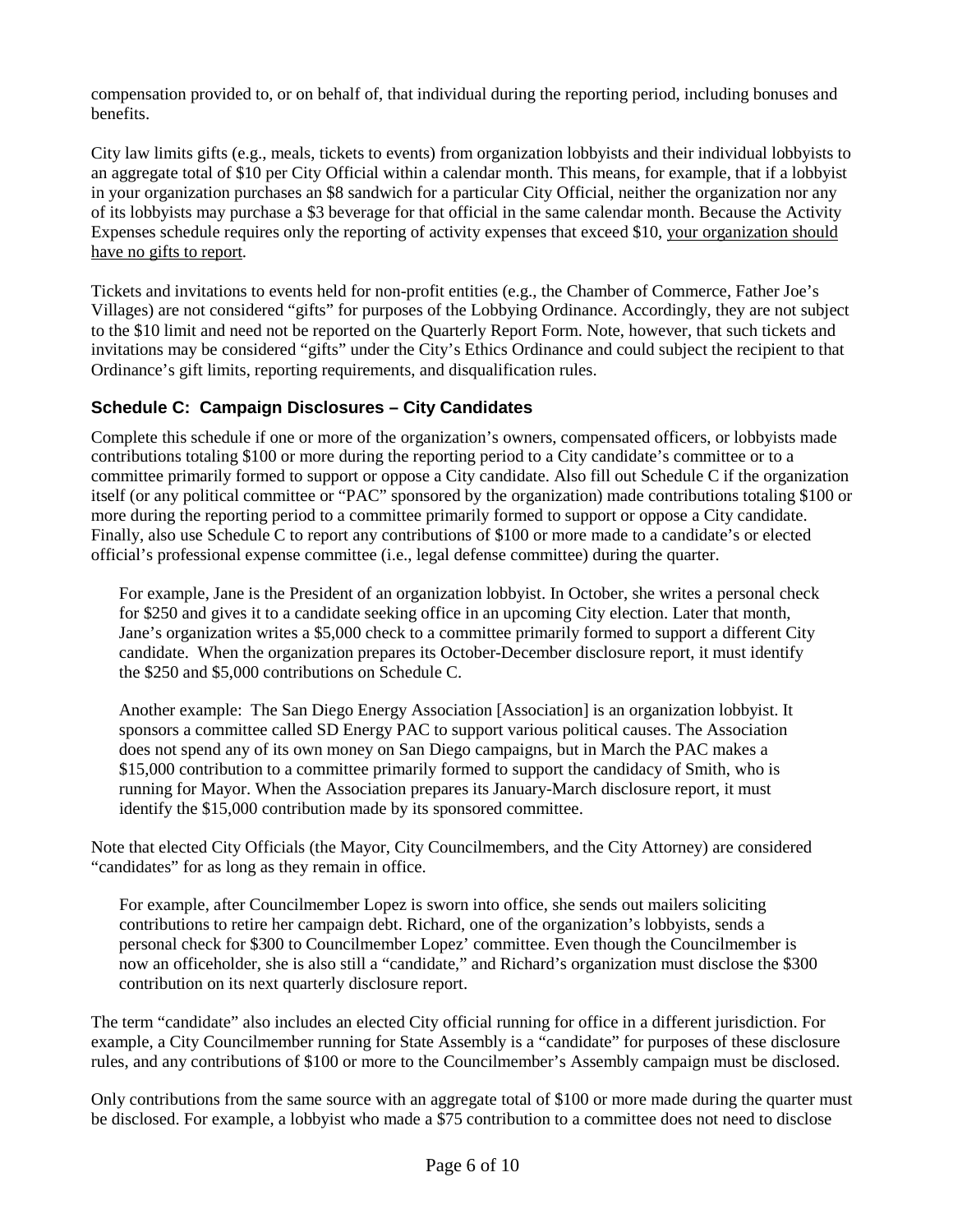that contribution on Schedule C unless he or she made another contribution of \$25 or more to the same committee in the same quarter (in which case both the \$75 and \$25 contributions would be disclosed separately on Schedule C).

Do not use Schedule C to report contributions made to support a candidate-controlled ballot measure committee; use Schedule D instead.

Keep in mind that contributions made directly to a candidate are reportable, as are contributions to a committee that makes campaign expenditures independent of the candidate (i.e., a primarily formed recipient committee). When completing Schedule C, therefore, identify the full name of the committee to which the contribution was made, not just the name of the candidate.

Contributions made to oppose a candidate are also reportable. If, for example, a lobbyist contributes \$200 to a committee entitled "Vote No on Smithers for City Council in 2016," the organization must report that contribution on Schedule C.

The term "contribution" includes non-monetary, or "in-kind" payments. For example, a lobbyist who provides a candidate's committee with \$100 worth of office supplies has made a contribution that must be reported on Schedule C.

### **Schedule D: Campaign Disclosures – Candidate Controlled Ballot Measure Committees**

Complete this schedule if the organization or any of its owners, compensated officers, or lobbyists made contributions totaling \$100 or more during the reporting period to a City ballot measure committee controlled by a City candidate. As indicated above, elected City Officials are considered "candidates" under campaign laws for as long as they remain in office.

It is not difficult to determine if a candidate "controls" a ballot measure committee. Under the City's campaign laws, when a candidate "controls" a committee, that candidate's name must appear in the committee's name and on all of the committee's campaign literature, including its door hangers, mailers, and yard signs.

Only contributions from a single source with an aggregate total of \$100 or more made during the quarter must be disclosed. A lobbyist who made a \$75 contribution to a candidate-controlled committee does not need to disclose that contribution on Schedule D unless he or she made another contribution of \$25 or more to the committee in the same quarter (in which case both the \$75 and \$25 contributions would be disclosed separately on Schedule D).

For example, Oscar is one of the organization's lobbyists. In August, he writes a personal check for \$500 to support a City ballot measure that would increase in the City's transient occupancy tax. He gives the check to a ballot measure committee controlled by Councilmember Jones. That same month, Oscar's employer writes a check for \$3,000 and gives it to a committee that supports the same ballot measure but is not controlled by a candidate. When the organization prepares its July-September disclosure report, it must identify Oscar's \$500 contribution. The \$3,000 contribution made by Oscar's employer does not need to be disclosed because its contribution went to a committee that was not controlled by a candidate.

#### **Schedule E: Fundraising Activities**

Complete this schedule if one or more of the organization's owners, compensated officers, or lobbyists engaged in "fundraising activities" with an aggregate total of \$2,000 or more during the reporting period to support or oppose a candidate for City office or for a ballot measure committee controlled by a candidate.

For purposes of Schedule EC, "fundraising activity" means soliciting, or directing others to solicit, campaign contributions from one or more contributors, either personally or by hosting or sponsoring a fundraising event, and either: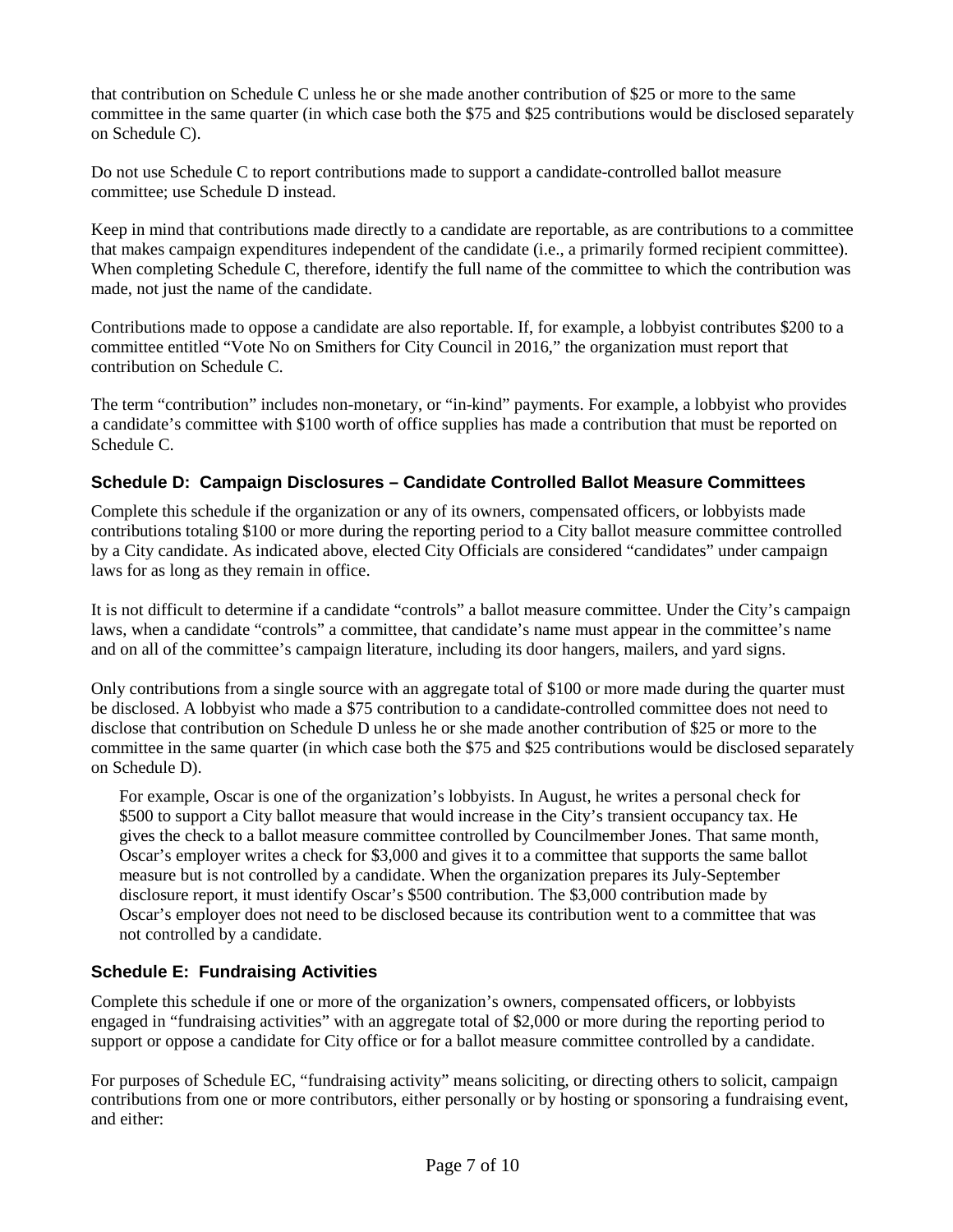- (1) personally delivering \$2,000 or more in contributions to a candidate, a candidate's controlled committee, or a committee primarily formed to support a candidate, or
- (2) taking credit for the contribution by either personally delivering \$2,000 or more in contributions to a candidate committee, or identifying yourself to a candidate committee as having any degree of responsibility for it receiving \$2,000 or more in contributions as a result of that solicitation.

For purposes of the above rules, a "candidate committee" means any of the following:

- a City candidate's election campaign committee;
- a City candidate's controlled ballot measure committee;
- a City candidate's professional expense committee (i.e., legal defense committee); or,
- an independent political committee primarily formed to support or oppose one or more City candidates

Soliciting contributions can involve more than just sending letters asking for donations. Soliciting contributions also means hosting, co-hosting, or sponsoring a campaign event, and includes the following activities, even if you are only one member of a host committee for an event:

- providing your home or office for a fundraising event (without charging market value);
- providing goods or services at a fundraising event (without charging market value);
- inviting people to attend a fundraising event; and,
- giving a list of prospective invitees or contributors to the candidate or committee.

Hosting a campaign event does not include solely supplying your name to be used on the invitation to an event. This is commonly referred to as an "honorary host."

When determining whether or not someone has reached the \$2,000 threshold, keep in mind that the amount of contributions attributable to an individual is the total amount raised, even if that individual was one of several persons involved in a fundraising effort. Do not divide the total amount raised by the number of persons involved in the fundraising activities.

For example, Mary is an owner of an organization that employs two lobbyists, John and Bill. Candidate Smith asks Mary, John, and Bill to help raise money for his campaign. Candidate Smith gives each of them a stack of remittance envelopes and asks them to help raise money for his campaign. Mary hosts a fundraiser at her house, collects \$5,500 in contribution checks, and delivers them to Candidate Smith. John writes his name on a corner of each envelope and mails them to a dozen of his associates, asking them to place a contribution in the envelope and send it to the candidate. John later finds out (through his associates or the candidate) that those associates contributed a total of \$2,000 to Candidate Smith. Bill calls ten of his friends and encourages them to go to Mary's fundraiser. He takes no further action.

When the organization prepares its quarterly disclosure report, it must identify Mary's and John's fundraising activities. Both solicited campaign contributions, and both made sure the candidate knew they were responsible for more than \$2,000 in contributions. Bill's fundraising activities do not need to be disclosed, even though he solicited his friends on behalf of Candidate Smith; he never obtained any credit for contributions that might have resulted from his solicitations.

Fundraising directly for a candidate is reportable, as is fundraising for a committee that makes campaign expenditures independent of the candidate (i.e., a primarily formed recipient committee). When completing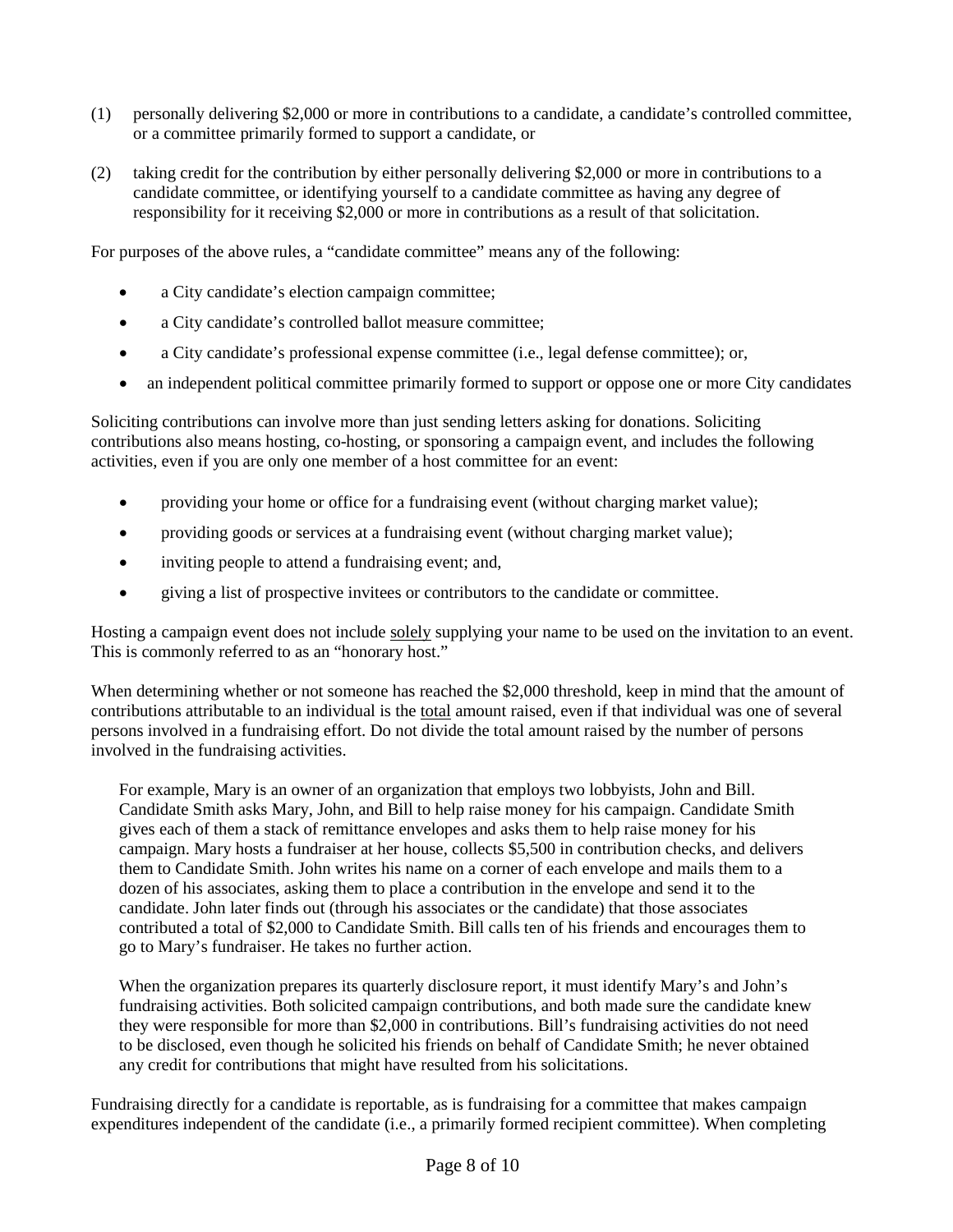Schedule E, therefore, identify the full name of the committee for which an individual engaged in fundraising activities, not just the name of the candidate. If you are not sure of the full name of a committee, you can search or browse for committee names in the City Clerk's electronic filing system [\(http://nf4.netfile.com/pub2/Default.aspx?aid=CSD\)](http://nf4.netfile.com/pub2/Default.aspx?aid=CSD).

Fundraising to oppose a candidate is also reportable. If, for example, a lobbyist hosts a fundraiser for a committee entitled "Vote No on Smithers for City Council in 2016," the organization must report that fundraising activity on Schedule E (assuming that the \$2,000 threshold was reached).

Refer to the Ethics Commission's Fact Sheet on Disclosure of Fundraising Activities for additional information:<https://www.sandiego.gov/sites/default/files/lobbyfundraising.pdf>

### **Schedule F: Campaign Services**

Complete this schedule if one or more of the organization's owners, compensated officers, or lobbyists provided compensated campaign services (e.g., consulting services) to a City candidate during the reporting period. Include campaign services that are provided pursuant to a contingency fee agreement, such as a "win bonus." Reportable services include those that are related to the candidate seeking office or to a ballot measure committee controlled by the candidate. The services must be performed in exchange for a salary, bonus, or some other form of economic consideration. Do not disclose volunteer work performed for a candidate.

For example, Tim is a lobbyist who works for an organization lobbyist. Outside the scope of that employment, Tim occasionally works as a campaign consultant. In November, he starts working on a campaign for a Councilmember seeking re-election the following year. When his employer prepares its October-December disclosure report, it must identify Tim's campaign activities, including the name of the candidate and the office that candidate is seeking, the approximate amount of compensation he received from the candidate during the reporting period, and a description of the campaign services he provided to the candidate during the reporting period.

Another example: Aidan is a lobbyist who worked on a Mayoral candidate's campaign under an agreement that he would volunteer his services, but be entitled to a "win bonus" in the amount of \$2,500 if the candidate won the election. The candidate won the election in November and paid Aidan the \$2,500 in January of the following year. When completing its fourth quarter report, the organization will report the \$2,500 that Aidan earned in the quarter, even though the actual payment wasn't made until the first quarter of the following year. The organization will not report the payment on its first quarter report for the following year.

If the individual identified has not yet earned any compensation, but could be entitled to a contingency-based form of compensation in the future (e.g., a "win bonus"), check the "contingency" box.

The term "candidate" includes an elected City official running for office in a different jurisdiction. For example, a City Councilmember running for State Assembly is a "candidate" for purposes of these disclosure rules.

# **Schedule G: City Contract Services**

Complete this schedule if one or more of the organization's owners, compensated officers, or lobbyists provided compensated services during the reporting period under a City contract either as an employee, consultant, or independent contractor. If, for example, one of the organization's owners was hired by the Mayor's office to provide consulting services in connection with outsourcing a City function, then the organization must report these consulting services.

Note that "City" includes all of the City's departments, agencies (such as Civic San Diego and the Housing Commission), boards, and commissions.